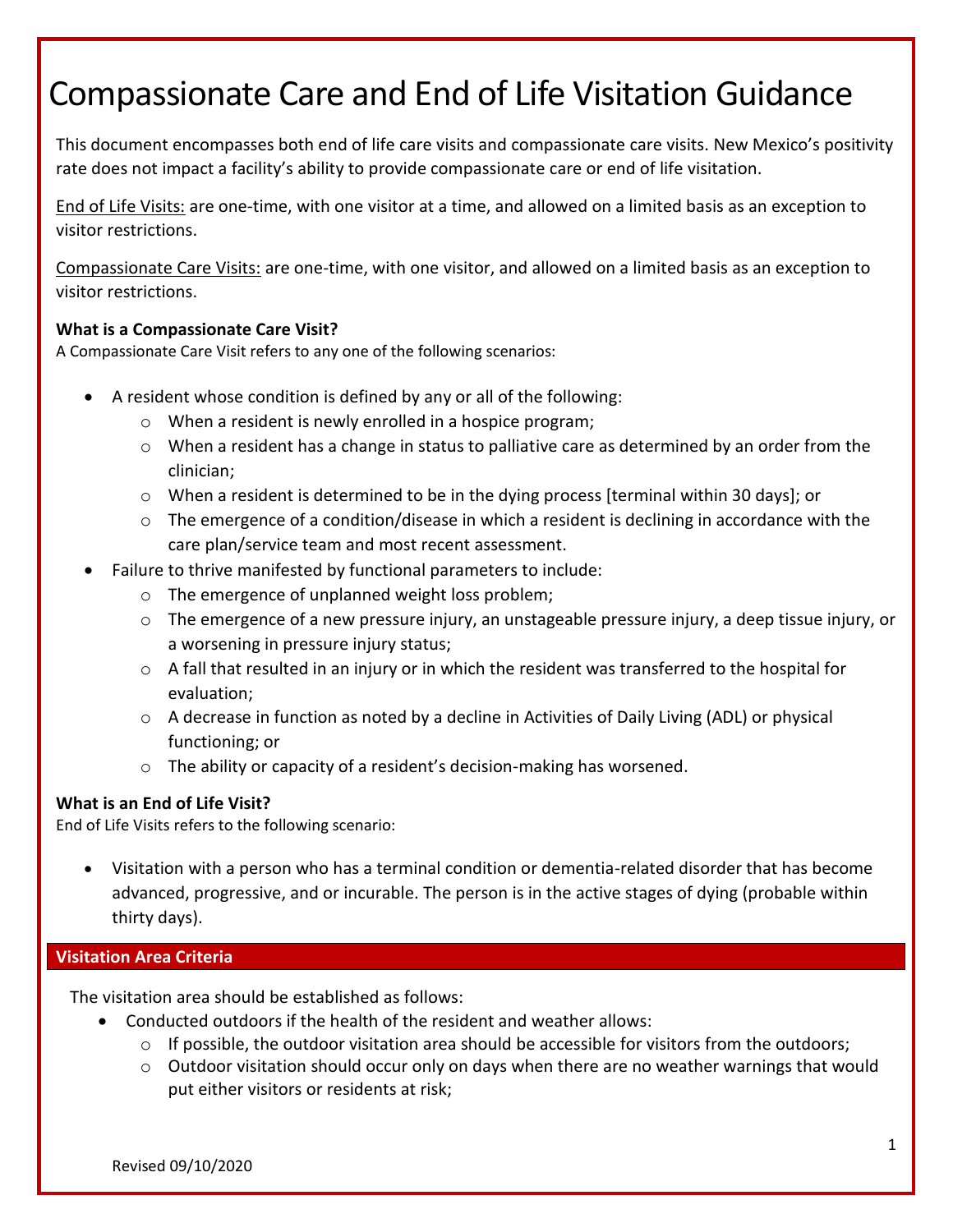- $\circ$  Visitation spaces must provide adequate protection from weather elements (e.g., shaded from the sun);
- o Visitation areas must be sanitized after every visitor.
- If outdoor visitation is not feasible or is not advisable for the health of the resident, visitation should be conducted in a designated room inside of the facility.
	- o If possible, the room should be located close to the entrance of the facility, so the visitor has the least amount of contact with the rest of the facility;
- If the resident cannot be moved from their room, a compassionate care or end of life visit can be held in the resident's room.
	- $\circ$  It is preferred that residents receiving compassionate care or end of life visit have a private room. If this is not possible and the resident has a roommate, a partition should be in place between the living areas of the resident and their roommate. If the resident is in the room during the visit, they should also wear a face covering.

### **Resident Criteria**

Before a visit takes place, the facility must document:

- Resident's status related to the need for compassionate care or end of life visit;
- Other interventions employed to improve the resident's status and the outcome;
- The need for a compassionate care visit to improve the resident's status; and
- A physician or designate's order for the compassionate care visit.

The following criteria must be met for a visit:

- The resident has never been COVID-19 positive; or
- The resident was COVID-19 positive, but no longer requires transmission-based precautions as outlined by the CDC;
- Residents must wear a face covering or mask if medically feasible; and
- Residents must practice appropriate hand hygiene before and after the visit.

# **Facility Criteria**

- The compassionate care visit must be scheduled in advance.
- Adequate staff must be present to facilitate the visitation, monitor visitation if necessary, and sanitize visitation areas after each visit.
- Residents and visitors must not go through a COVID-positive or quarantined area to get to the visitation area.
- The facility must screen visitors for signs and symptoms of COVID. (See Visitor Criteria Section)
- Areas, where visitors and residents sit, must be sanitized between visitations using an approved antiviral disinfectant - [https://www.cdc.gov/coronavirus/2019-ncov/community/reopen](https://www.cdc.gov/coronavirus/2019-ncov/community/reopen-guidance.html)[guidance.html](https://www.cdc.gov/coronavirus/2019-ncov/community/reopen-guidance.html)
- There must be adequate PPE to permit residents, if they can comply, to wear a face-covering or mask during visitation.
- Facilities must provide alcohol-based hand sanitizer to visitors and demonstrate how to use it appropriately.
- Facilities may establish additional reasonable guidelines as needed to protect patient health and safety.

#### **Visitor Criteria**

Visitors must sign-in the visitors log with complete name, address, and phone number.